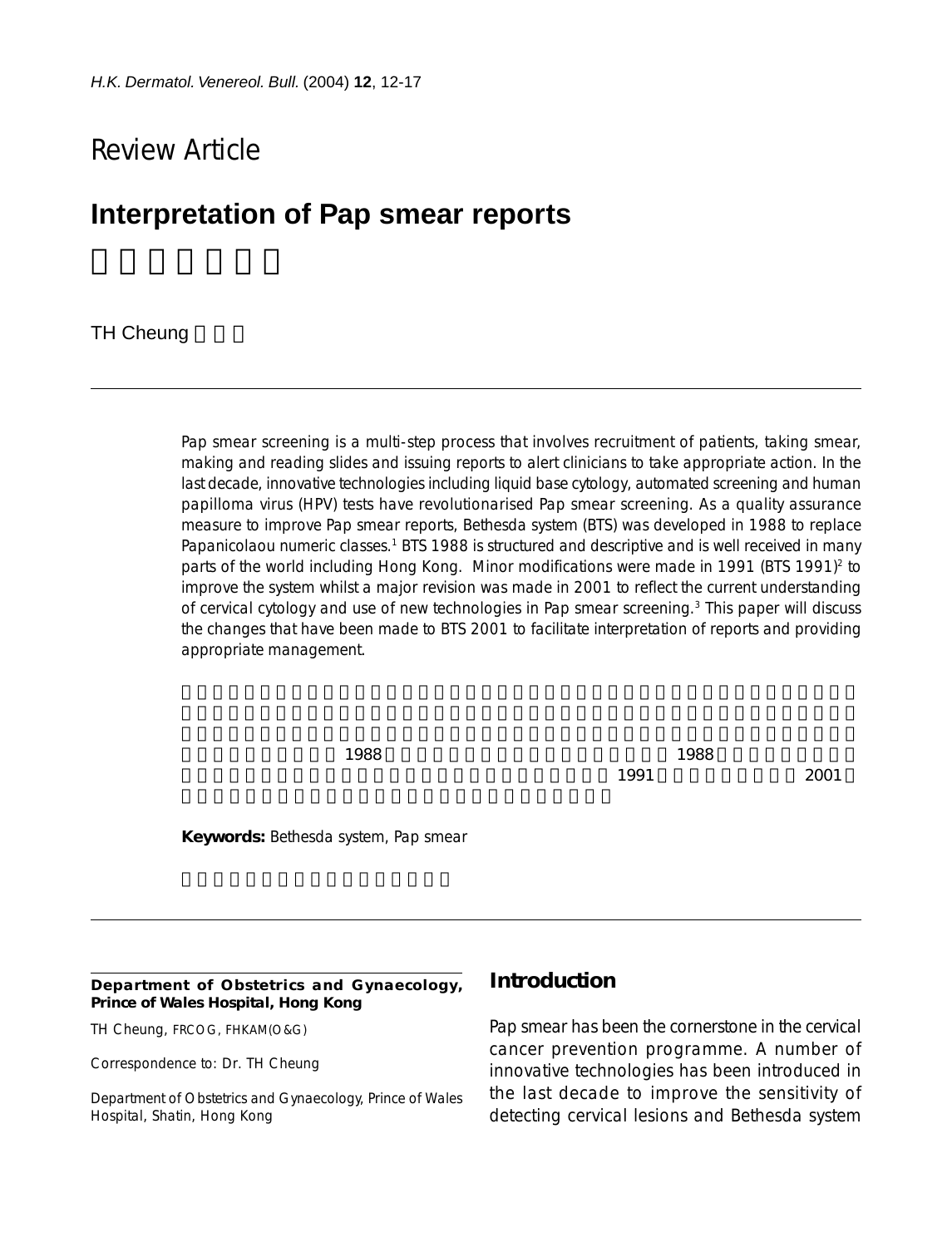(BTS) has been developed to improve the communication between cytopathologists and clinicians so that the latter can be better informed on the findings on the slides. However, two modifications have been made since the introduction of BTS and changes in the terminologies and definitions may cause confusion and misinterpretation of Pap smear reports. This paper aims at highlighting and explaining the important changes.

# **Specimen adequacy**

One of the key advantages of the BTS 1988 is that specimen adequacy is commented. However, criteria for evaluation of specimen adequacy was not defined till BTS 1991 was introduced. Patient and specimen identification, pertinent clinical information in the request form, technical interpretability, and cellular composition including the presence of transformation zone (TZ) components are assessed to determine specimen adequacy. Reasons for "Unsatisfactory for evaluation…." should be specified in the BTS report to facilitate appropriate measures be taken before repeating the smear.

A smear is considered unreliable to detect underlying pathology when the cellularity is low. In BTS 1991, slides with less than 10% of its surface covered with cells are deemed inadequate but the number of well visualised squamous cells required is not defined.4 In BTS 2001, the minimum estimated number of well visualised squamous cells to qualify "Satisfactory for evaluation" for conventional smears and liquid base cytology (LBC) is 8,000 to 12,000 and 5,000 respectively. Paucity of cells is more likely to occur with conventional smears than LBC because deposition of cells from spatula to glass slides is inefficient.2 Trapping of cells between fibres of wooden spatulas or cotton swabs also contributes to this problem.5

Smears are also considered "Unsatisfactory for evaluation…." when it is thick, compromised by drying artefact, and over 75% of the epithelial cells being obscured by blood or inflammatory changes. These problems are minimised with LBC because cells are fixed after immediate transfer into the preservative fluid; inflammatory debris and red blood cells are removed when slides are made.6 Meta-analysis has confirmed that LBC is less likely to produce smears "Unsatisfactory for evaluation…." compared to conventional methods.7 Other than using LBC, proper sampling procedure, not taking smear at times of lower genital infection, during menstruation or pregnancy would also reduce the chance of getting unsatisfactory smears. Patients with unsatisfactory smear represent a high risk subset and 16% of them would have squamous intraepithelial lesion (SIL) on subsequent smears.<sup>8</sup> However, smear should not be repeated within days or weeks because false negative rate as high as 60% has been reported for early repeat.<sup>9</sup> The effect is most pronounced when the interval is less than 45 days.<sup>10</sup>

In BTS 1991, presence of two or more clusters of endocervical glandular and/or metaplastic cells, each containing five or more cells, are used as surrogate markers for adequate sampling of TZ. Smears that do not meet the criteria are not regarded as "Unsatisfactory for evaluation…." but would be reported as "Satisfactory for evaluation but limited by….". The latter was deleted in BTS 2001 and smears that do not have sufficient TZ components are accepted as "Satisfactory for evaluation" whilst the inadequacy of TZ component is indicated as addendum.

Such change was made in BTS 2001 because sufficient TZ components could be present though TZ is only partially sampled while proper sampling of TZ may not yield adequate TZ component on smears. If clinicians are confident that the TZ has been sampled with proper inspection of the cervix, inadequate TZ component on smear does not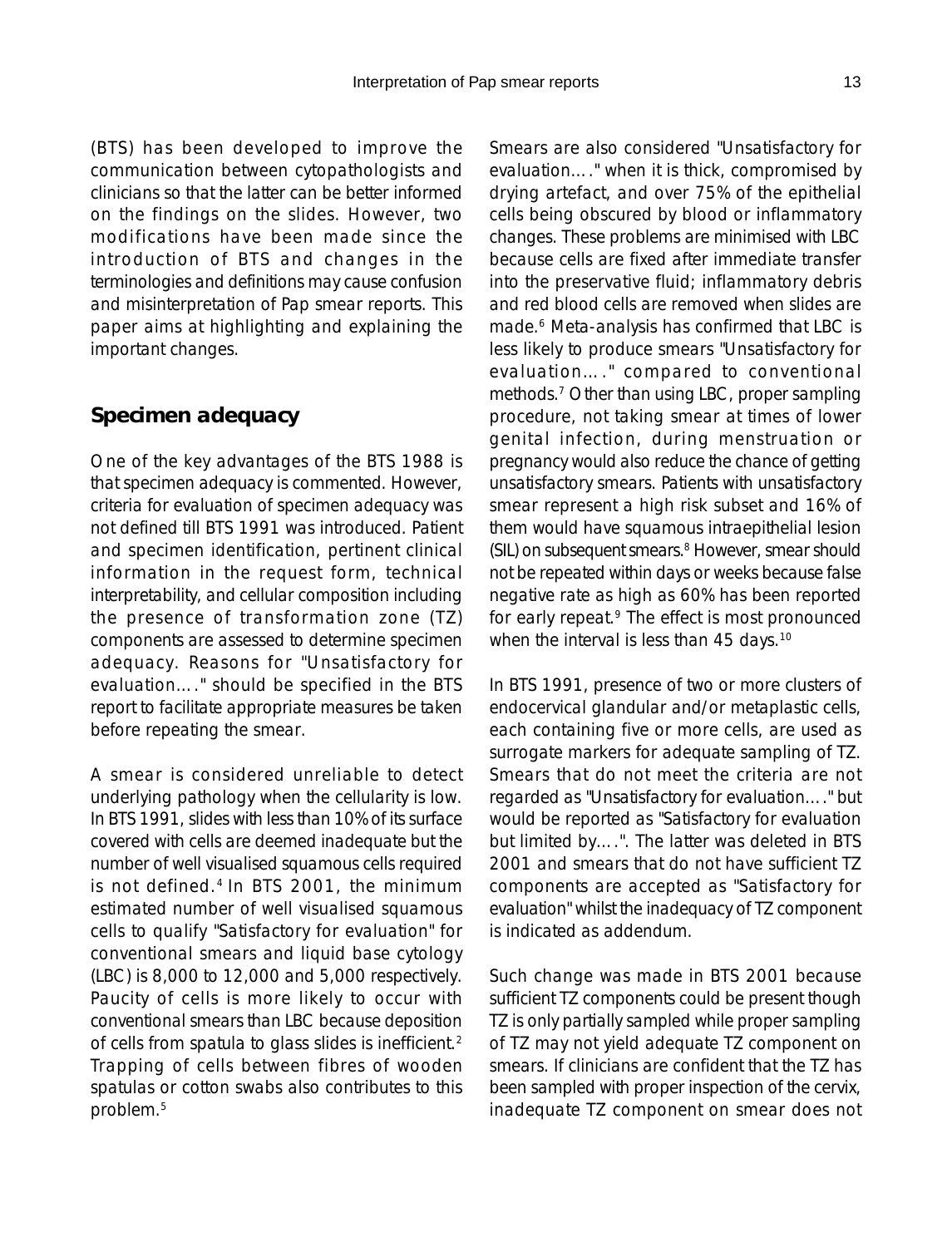constitute a problem. Although a cross-sectional study has shown that smears containing TZ component have a higher frequency of finding high grade squamous intraepithelial lesion (HGSIL) than smears that do not, $11$  a longitudinal study has not shown patients with normal Pap smear and absence of TZ components have a higher chance of getting HGSIL on subsequent smears.12 Immediate repeat of Pap smear is therefore not recommended as a routine. However, for patient with history of glandular abnormality, presence of adequate TZ component is essential or "Unsatisfactory for evaluation…." should be reported. To improve TZ sampling and increase the yield of TZ component, spatulas with extended tips or a combination of endocervical brush and spatula should be used.<sup>13</sup>

### **General categorisation**

This element is optional in the report and is meant to assist laboratory support staff to triage reports. In BTS 2001, "Negative for intraepithelial lesion or malignancy" was introduced to replace "within normal limit" and "benign cellular changes" used in BTS 1991 to avoid confusion that might lead to unnecessary intervention.

"Other" was introduced in BTS 2001 and normal endometrial cells found on smears collected from women above the age of 40 would be reported under this category. This finding is not reported in asymptomatic women below the age of 40 because malignancy is rare.<sup>11</sup> Finding normal endometrial cells on smear is not unusual in the first 10 days of a cycle but the incidence should be less than 2% from day 11 onward.<sup>14,15</sup> Use of intrauterine contraceptive device increases and use of oral contraceptive pills decreases the chance of finding endometrial cells on smears.<sup>14,15</sup> Inadvertent sampling of lower uterine segment with endocervical cytobrush may lead to endometrial cells on smears. Whilst full

investigation is recommended for postmenopausal women because of significant risk of carrying pathology,15 management could be individualised for premenopausal women. Patients with atypical endometrial cells are reported under "Epithelial cell abnormality" but not "Other".

#### **Interpretation/Result**

Specimens that contain no abnormal epithelial cells are reported as "Negative for intraepithelial lesion or malignancy" in BTS 2001. As sensitivity of Pap smear in detecting underlying SIL is only 50%, one normal Pap smear result has not absolutely ruled out underlying SIL and is less reassuring compared to repeated negative smears.<sup>17</sup> Fortunately, the estimated time taken for carcinoma to develop from SIL is well above 10 years and offers opportunities for subsequent smears to detect the missed SIL. Although annual screening lowers relative risk of developing cervical cancer more than that achieved with longer screening interval,<sup>18</sup> a 3-year screening interval is recommended by the Hong Kong College of Obstetrics & Gynaecology because of cost-effectiveness consideration. As annual screening offers greater protection, this should be recommended to high risk patients.

Smears found to have abnormal squamous or glandular cells are reported under "Epithelial cell abnormalities". In BTS 1991 atypical squamous cell of undetermined significance (ASCUS) is used to describe squamous cells that carry some but not all the criteria requiring to diagnose SIL and are further qualified with favouring reactive change or neoplastic change. As ASCUS favouring reactive changes implies no suspicion of neoplastic process, these smears are reported as normal in BTS 2001 and all atypical cells are therefore suggest presence of neoplasia. In BTS 2001, "atypical squamous cells" (ASC) is qualified with "of undetermined significance" (ASC-US) or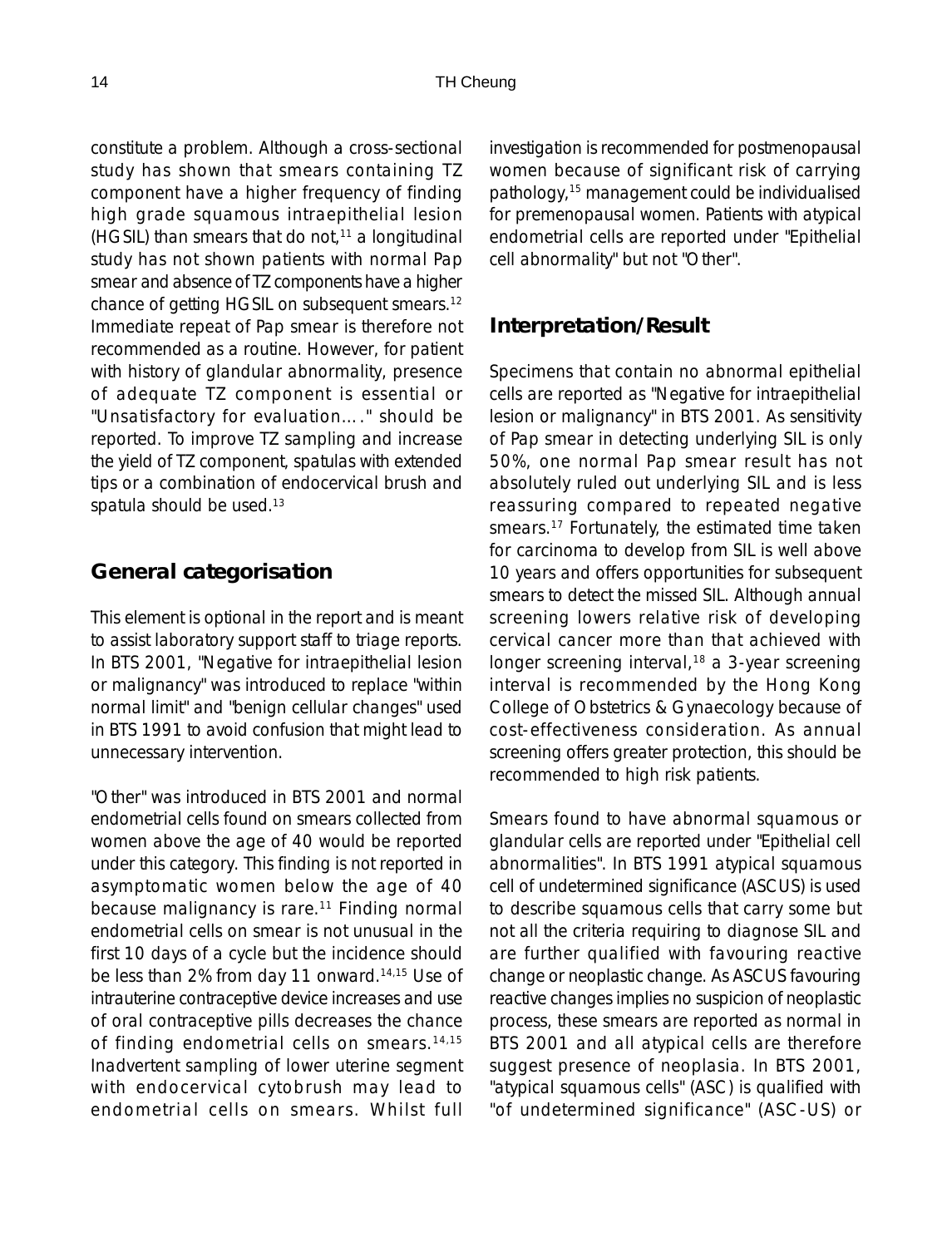"cannot exclude high grade SIL" (ASC-H) when cells exhibit features suggestive but not conclusive of low grade squamous intraepithelial lesion (LGSIL) and HGSIL respectively. As high grade cervical intraepithelial neoplasm (CIN) can be found in 27-40% patients with ASC-H on smear,<sup>19</sup> immediate referral for colposcopy is recommended.

In BTS 1991, no consensus on the diagnostic criteria for adenocarcinoma in situ (AIS) could be reached and smears suspicious of AIS are reported as "AGUS, probably neoplastic". As cytological criteria for AIS have been defined and shown to have high predictive value and reproducibility in the past 10 years, AIS is introduced to BTS 2001. Furthermore, "atypical glandular cell of undetermined significance" (AGUS) has been removed in BTS 2001 to avoid confusion with ASCUS or ASC-US.

For glandular cells showing some but insufficient features to reach the diagnosis of AIS, "atypical glandular cells" (AGC), "atypical endocervical" or "atypical endometrial" is reported depending the cell origin as suggested by the morphological features. Immediate investigation is recommended for all patients with atypical glandular cells as the risk of underlying pathology is substantial. However, benign glandular cells collected from high endocervix or lower uterine segment with cytobrush may mimic AGC and this is more commonly occur after cone biopsy.20

# **Automated review and ancillary testing**

Automated screening devices can be used for primary screening or to assist in quality control. AutoPap Primary Screening System works by ranking the slides according to the likelihood of underlying abnormalities. The lowest risk 25% of slides can be signed out as "Negative for epithelial lesion or malignancy" without human review whereas the remaining 75% slides need manual screening. At least 15% of the highest-ranked slides that have been designated as negative after manual screening would be subjected to quality control (QC) manual re-screen. This system has been shown to be superior to conventional practice in identifying slide with ASCUS or above.<sup>21</sup> AutoPap 300 and PapNet Testing System are other automated devices approved by FDA for QC purpose only and they have been shown to be superior to 10% random screen.<sup>22,23</sup> For slides that have been scanned by automated computer system, the instrumentation and the results should be included in the report.

As persistent human papillomavirus (HPV) infection is necessary for the development of CIN and cervical carcinoma.24 Detection of HPV in the exfoliated cervical cells has been proposed as a primary screening test for SIL or serves as a secondary test to triage patients with mild cytological abnormalities. Hybrid Capture 2 Test (Digene, Gaithersburg, Maryland) detects 13 highrisk HPV and five low-risk types and has been most commonly used for this purpose. HPV test has a 95% sensitivity and is superior to Pap smear in identifying patients with HGSIL.<sup>25</sup> However, HPV infection is exceedingly common in young sexually active women and the 3-year cumulative infection rate reached 44%.26 In normal smears collected from women between the age 25 to 29, 15% are HPV positive. HPV test therefore has a low specificity for SIL in young women.<sup>27</sup> As HPV positive rate decreases with age and is below 5% in women above the age of 35, HPV test is more useful when applied to elderly women.

For patients with normal Pap smear but have positive HPV test, immediate referral for colposcopy may not be necessary. However, the cumulative risk of developing LGSIL and HGSIL among these women in the next five years was 6.4 and 2.2% respectively compare to 1.1 and 0.3% among women with normal Pap smear and no HPV.27 Since the median duration of HPV infection is eight months $27$  and the one year cumulative rate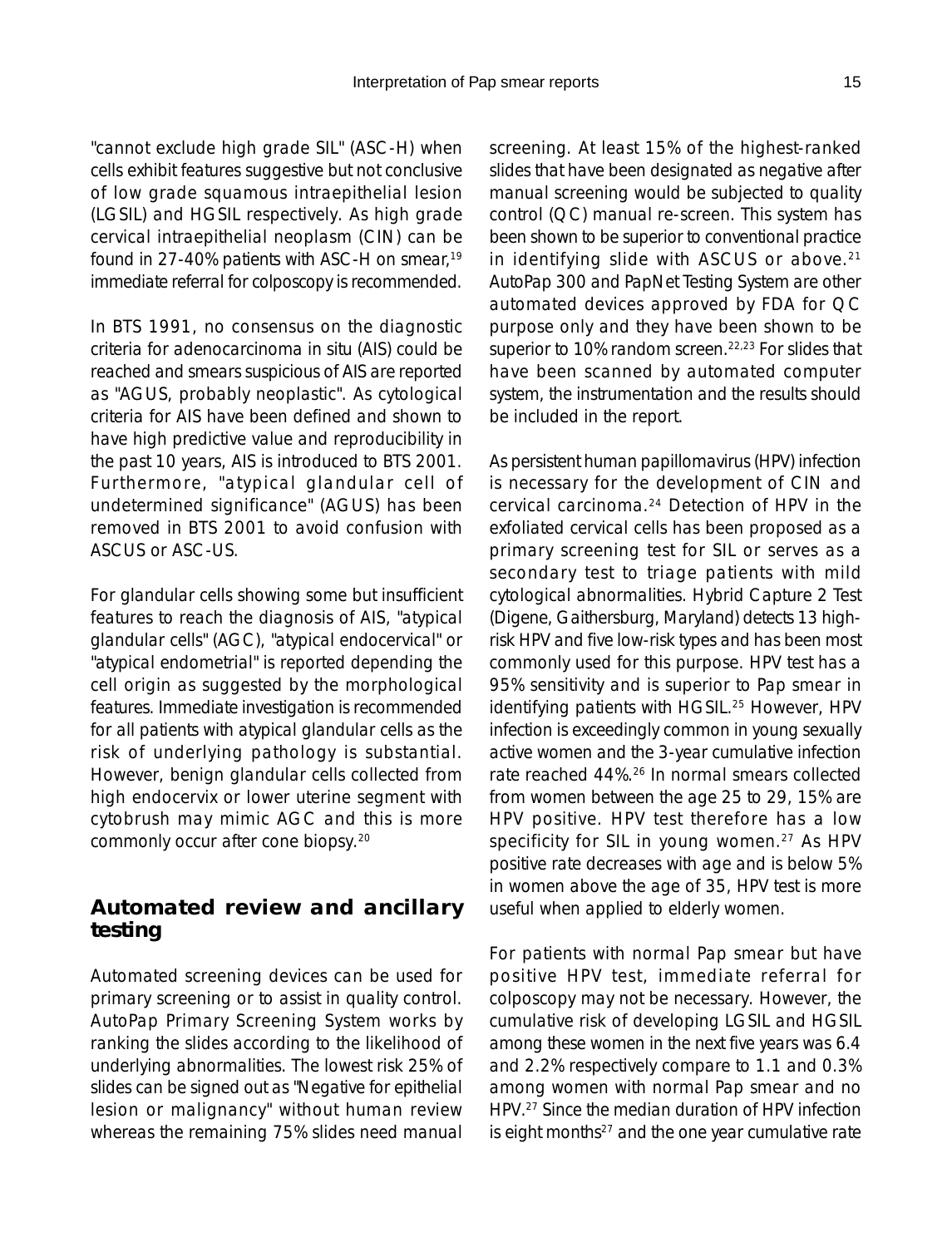of high risk HPV clearance in women with normal smear is 46%,<sup>28</sup> repeat the HPV test 12 months later or Pap smear test every six months can be adopted. Patients with positive HPV test and ASCUS or worse on smear should be referred for colposcopy as risk of SIL is substantial.

# **Educational notes and suggestions**

Comments are optional and aims at helping clinicians to understand the report and pursue the necessary action. Explanations may also be given for unsatisfactory smears so that appropriate actions can be taken to improve the quality of the repeat smears. However, cytopathologists are limited by the lack of full clinical details and their suggestions are likely applicable to "average" patients only.29 Clinicians should be prepared to individualise the care according to the patient's situation but not bound by the suggestions given in the report.

# **Conclusion**

BTS was introduced to improve communication between cytopathologists and clinicians. Familiarisation to the definitions of terminologies is essential to avoid misinterpretation of reports and ensure appropariate action. In case of doubt, direct conversation with the cytopathologist is encouraged.

# **References**

- 1. The 1988 Bethesda System for reporting cervical/ vaginal cytological diagnoses. National Cancer Institute Workshop. JAMA 1989;262:931-4.
- 2. Broder S. Rapid communication-the Bethesda system for reporting cervical/vaginal cytologic diagnosesreport of the 1991 Bethesda workshop. JAMA 1992; 267:1892.
- 3. Solomon D, Davey D, Kurman R, Moriarty A, O'Connor D, Prey M, et al. The 2001 Bethesda System: terminology for reporting results of cervical cytology.

JAMA 2002;287:2114-9.

- 4. The Bethesda System for reporting cervical/vaginal cytologic diagnoses: revised after the second National Cancer Institute Workshop, April 29-30, 1991. Acta Cytol 1993;37:115-24.
- 5. Rubio CA. The false negative smear. II. The trapping effect of collecting instruments. Obstet Gynecol 1977; 49:576-80.
- 6. Lee KR, Ashfaq R, Birdsong GG, Corkill ME, McIntosh KM, Inhorn SL. Comparison of conventional Papanicolaou smears and a fluid-based, thin-layer system for cervical cancer screening. Obstet Gynecol 1997;90:278-84.
- 7. Bernstein SJ, Sanchez-Ramos L, Ndubisi B. Liquidbased cervical cytologic smear study and conventional Papanicolaou smears: a metaanalysis of prospective studies comparing cytologic diagnosis and sample adequacy. Am J Obstet Gynecol 2001;185:308-17.
- 8. Ransdell JS, Davey DD, Zaleski S. Clinicopathologic correlation of the unsatisfactory Papanicolaou smear. Cancer 1997;81:139-43.
- 9. Koss LG. The Papanicolaou test for cervical cancer detection. A triumph and a tragedy. JAMA 1989;261: 737-43.
- 10. Bishop JW, Hartinger JS, Pawlick GF. Time interval effect on repeat cervical smear results. Acta Cytol 1997;41: 269-76.
- 11. Vooijs PG, Elias A, van der Graaf Y, Veling S. Relationship between the diagnosis of epithelial abnormalities and the composition of cervical smears. Acta Cytol 1985;29:323-8.
- 12. Mitchell H, Medley G. Detection of laboratory false negative smears by the PAPNET cytologic screening system. Acta Cytol 1998;42:265-70.
- 13. Martin-Hirsch P, Lilford R, Jarvis G, Kitchener HC. Efficacy of cervical-smear collection devices: a systematic review and meta-analysis. Lancet 1999;354: 1763-70.
- 14. Liu W, Barrow MJ, Spitler MF, Kochis AF. Normal exfoliation of endometrial cells in premenopausal women. Acta Cytol 1963;7:211-4.
- 15. Vooijs GP, van der Graaf Y, Vooijs MA. The presence of endometrial cells in cervical smears in relation to the day of the menstrual cycle and the method of contraception. Acta Cytol 1987;31:427-33.
- 16. Ng AB, Reagan JW, Hawliczek S, Wentz BW. Significance of endometrial cells in the detection of endometrial carcinoma and its precursors. Acta Cytol 1974;18:356-61.
- 17. Screening for squamous cervical cancer: duration of low risk after negative results of cervical cytology and its implication for screening policies. IARC Working Group on evaluation of cervical cancer screening programmes. Br Med J (Clin Res Ed) 1986;293:659- 64.
- 18. Sato S, Makino H, Yajima A, Fukao A. Cervical cancer screening in Japan. A case-control study. Acta Cytol